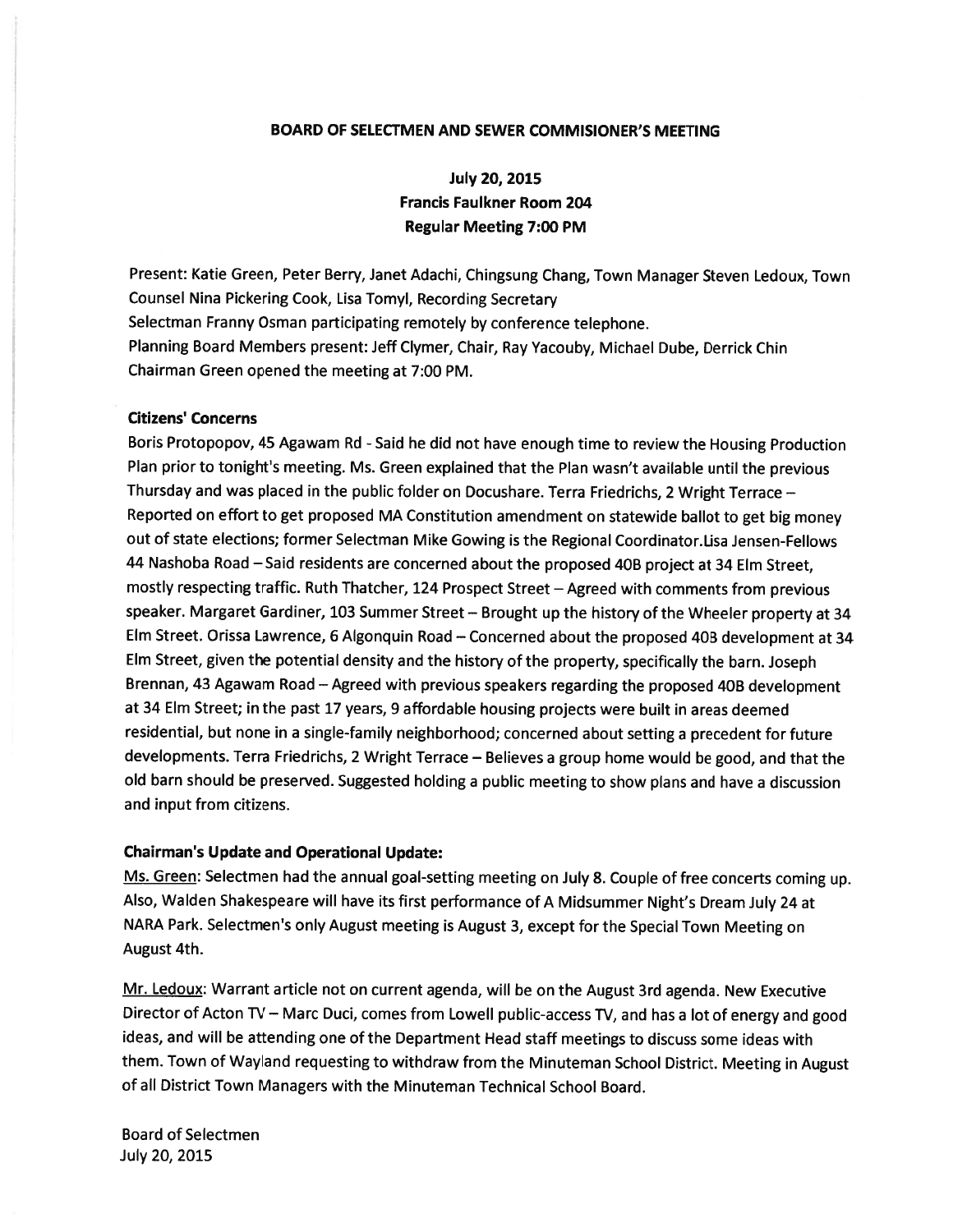## Public Hearings and Appointments

Alleged Over Service, Order to Show Cause, Makaha Restaurant: Representing Makaha was Carolyn Conway, Counsel for Makaha and Kenneth Tam, Bartender. All were sworn in. Representing PD was Detective Fred Rentchsler, Deputy Chief Rich Burrows, and Dan Holway. Patrolman Holway summarized the incident that occurred on April 19, 2015. Attorney Conway asked the patrolman if he had any knowledge of the subject's condition prior to his arrest. Kenneth Tam was the bartender on duty at the time. Mr. Tam stated the subject ordered a drink (Hawaiian Punch  $-1$  shot of rum, dash of triple sec, fruit juice and ice), and <sup>a</sup> <sup>g</sup>lass of water. After Mr. Tam served <sup>a</sup> second drink, the customer left to go outside to smoke, then finished his drink, paid his bill and left. Mr. Tam stated the customer did not appear to be intoxicated. Ms. Pickering Cook asked if the customer were served any beers; Mr. Tam stated no. Ms. Pickering Cook asked if Mr. Tam were trained in TIPS. Mr. Tam affirmed, said he was retrained earlier this year. Ms. Pickering Cook asked how the customer paid. Mr. Tam stated by credit card and added that the customer pointed out that the pen used to sign the bill was not working. Makaha will provide <sup>a</sup> copy of the credit card slip. The Board adjourned into Executive Session and reconvened in open session at 8:00 PM. Mr. (Chingsung) Chang asked if there were any bottles of beer in the subject's car. — Officer Holway stated no.

Allen Nitschelm, <sup>9</sup> Marian Road, asked how many over-service hearings the Police Chief had requested that resulted in public hearings and how many did not. Ms. Adachi said that there was an hour unaccounted for, from the time the customer left Makaha until he was stopped. The fact there was <sup>a</sup> <sup>p</sup>lastic bag in the vehicle but the Makaha take-out bag was brown paper suggests the customer stopped somewhere after Makaha; the video was inconclusive. Mr. Berry agree<sup>d</sup> that the video did not show an over- service violation. . But there is a concern for the safety of the residents of Acton when impaired drivers are involved. The arresting officer had probable cause. Ms. Adachi agree<sup>d</sup> that the police acted appropriately. Mr. (Chingsung) Chang agreed with Mr. Berry and Ms. Adachi that there was insufficient evidence of an over- service incident; he person was not arrested until an hour after he left the restaurant. Ms. Green agreed that Makaha was not in violation of the liquor service law.

Ms. Adachi moved to find no violation of the liquor control law, Mr. Berry seconded. Roll call:4 Ayes, <sup>1</sup> abstention (Ms. Osman, who was unable to view the video during the Executive Session.)

Acton Community Housing Corporation Housing Production Plan: The Planning Board called its meeting to order. The Metropolitan Area Planning Commission (MAPC) provided <sup>a</sup> slide presentation about the ACHC Housing Production Plan, with <sup>6</sup> goals and strategies.

In response to <sup>a</sup> query from Mr. Chang about the areas identified in the map for affordable housing development — Kelly's Corner, Great Road, West and South Acton (from Acton 2020 Plan)—MAPC explained that the areas were the same ones identified in the Acton <sup>2020</sup> master <sup>p</sup>lan. Mr. Chang asked

if there had been any discussion with current land owners regarding development or <sup>p</sup>lanned developments. Nancy Tavernier, chairman of the Acton Community Housing Corporation, said that ACHC's efforts had not gotten to that level yet. Mr. Berry asked about the legal purpose of the HPP: it is <sup>a</sup> requirement of communities that have not achieved the required 10% minimum in affordable housing.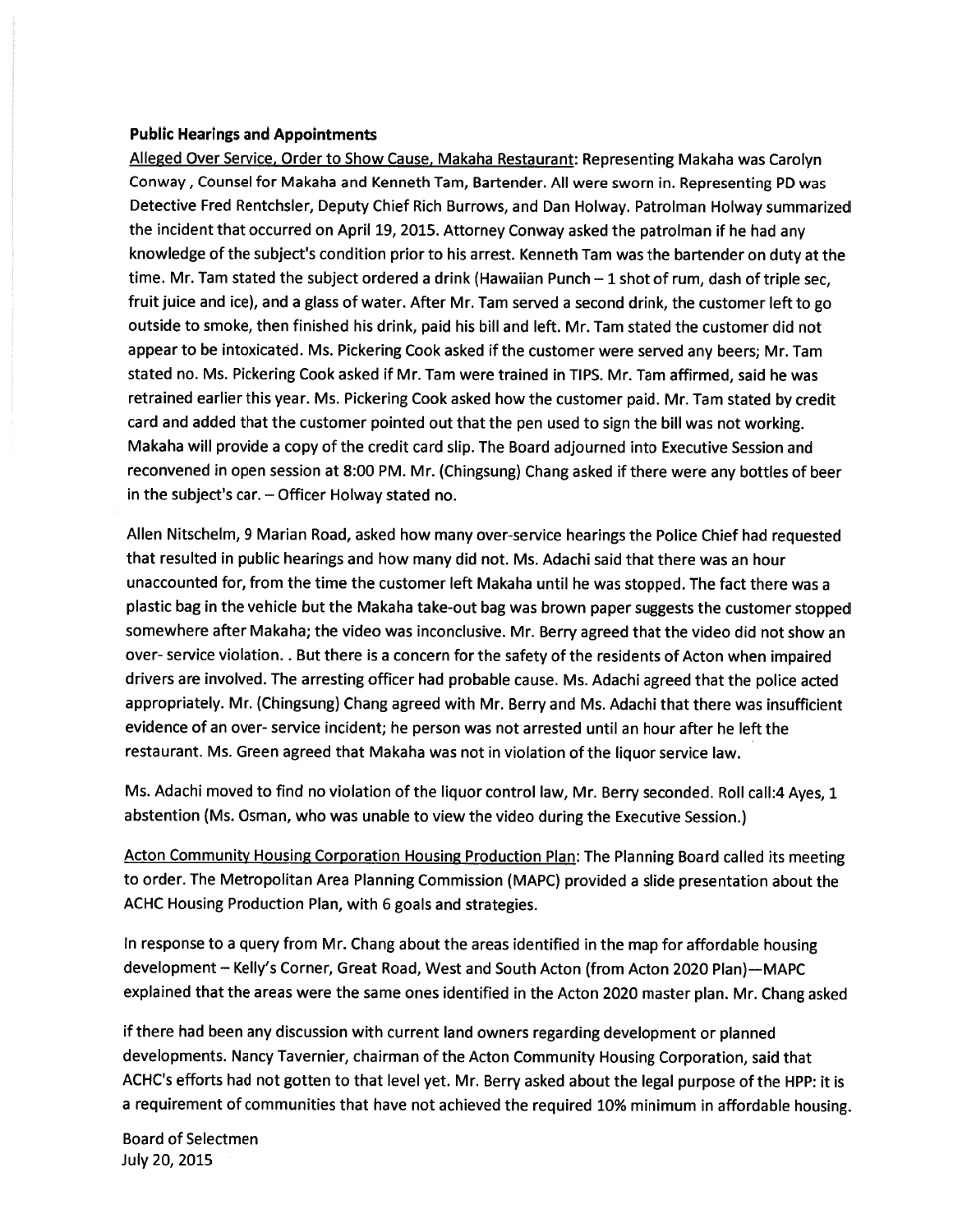Mr. Berry suggested that language be built into the HPP regarding zoning in residential neighborhoods for affordable housing (40B) and also for housing dedicated for senior residents.

There were numerous audience comments, including from citizens residing in the vicinity of the proposed 40B and/or group home development on <sup>a</sup> historical farm property at Elm and Arlington. Residents said the HPP should protect and/or address historical districts, historical properties, school zones; focus on housing for current citizens as opposed to residents coming from elsewhere, address housing for people with disabilities, consider assisted living facilities Some residents challenged the projections in the HPP. Other residents addressed the 10% minimum requirement, expressing concern about Acton's incremental approach, and asking about the possibility of converting existing units to deed-restricted units. Ms. Tavernier said that one-third of Acton housing units were multi-family, many built in the 1960s before Chapter 40B became law, and she wished the Town could ge<sup>t</sup> credit for those units in the affordable housing inventory. She once asked Senator Eldridge's office to pursue an amendment of Chapter 40B that would allow that multi-family housing be credited toward the 10% requirement but the propose<sup>d</sup> amendment met with some resistance on Beacon Hill. Converting existing units to deed-restricted affordable units requires funding to assist with the purchases.

Bob Van Meter, an ACHC member, endorsed the HPP projections, based on his professional experience working with the MAPC and understanding of how the projections were derived based on available data. Andy Brockway, Chairman of the Acton 2020 Committee, noted that the HPP was not <sup>a</sup> referendum about Chapter 40B and that the <sup>2020</sup> Committee supported the HPP because it would provide the Town with more control respecting affordable housing development.

Several Selectmen mentioned that <sup>2</sup> previous public forums were held in December <sup>2014</sup> and again in May <sup>2015</sup> to allow citizens <sup>g</sup>ive their suggestions in regards to creating the HPP, and an online survey invited additional input, with approximately <sup>80</sup> people participating. Ms. Osman moved to adopt the Acton Housing Production Plan, Ms. Adachi seconded. Roll call: <sup>4</sup> ayes, <sup>1</sup> abstention (Mr. Chang)

Planning Board members noted that the HPP is not something that will be executed right away, but <sup>a</sup> framework to go by, and recommended modifying the language regarding properties within the historic districts in town but overall supported the <sup>p</sup>lan. Mr. Yacouby moved to amend the <sup>p</sup>lan to incorporate language regarding collaboration with the Historic District Commission. Mr. Dube seconded. All Ayes (4- 0)

# Selectmen's Business

FY16 Sewer Operation and Maintenance Rates: Finance Director Steve Barrett presented the FY16 sewer operation and maintenance rates. The FY16 residential and commercial rates will decrease slightly. Operating costs are very stable.

Mr. Chang moved to approve the FY16 sewer and maintenance rates. Roll call: All Ayes (5-0)

Discussion of Morrison Farmhouse Use: The Board had <sup>a</sup> tour of the farmhouse <sup>a</sup> few weeks back and previously had received the Municipal Properties Director's estimate of the cost of additional work to make the house habitable, and the recommendations of the Morrison Farm Committee and Acton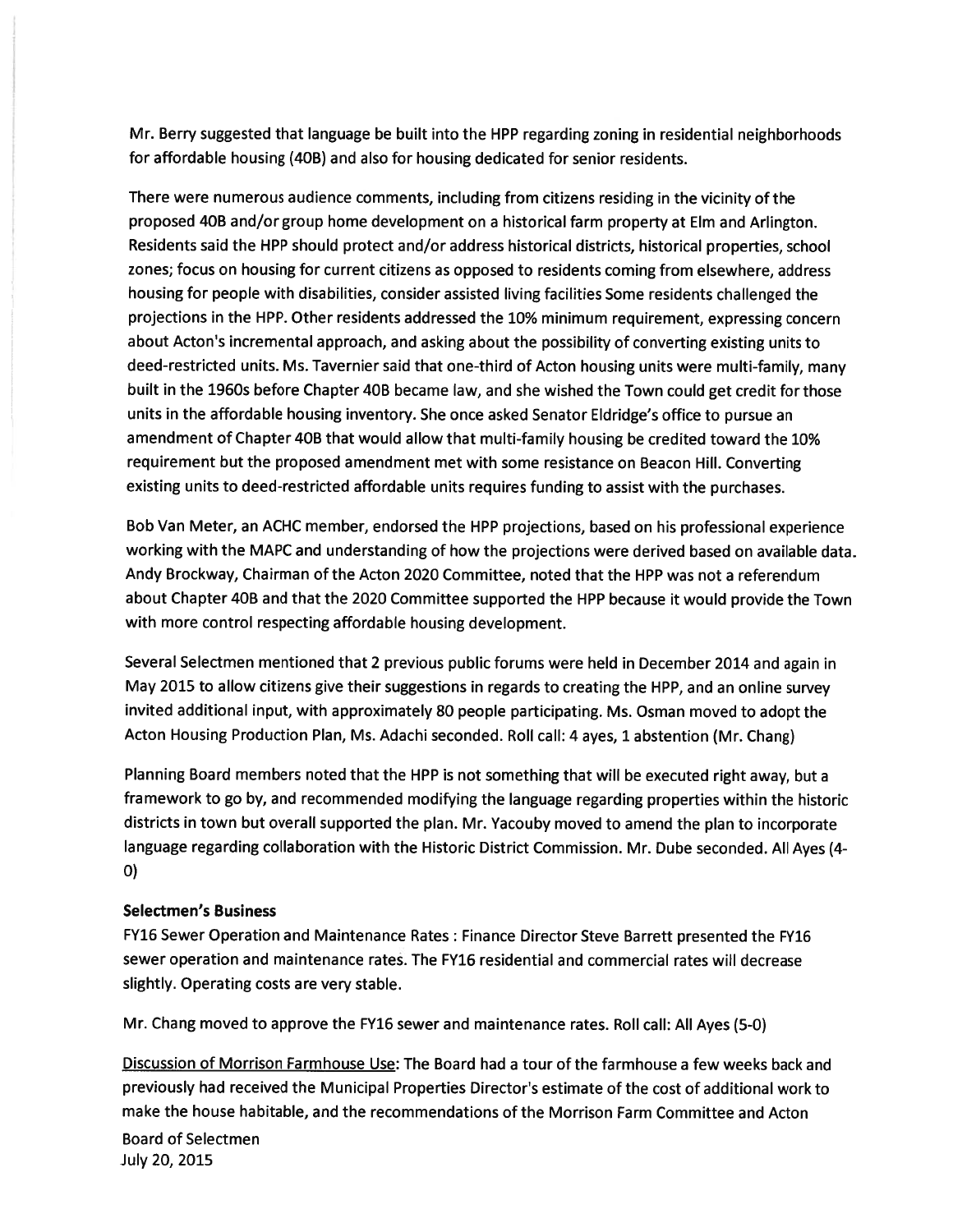Community Housing Corporation. The Board discussed various options: affordable housing, caretakertenant, fix up building to <sup>a</sup> point and have the tenant do the work,, "goatscaping" options, <sup>a</sup> limitedtime rental that would provide leeway for other, longer-term usage, possible municipal usage. <sup>A</sup> housing agreemen<sup>t</sup> would be for the house only — the barn does not come with it and needs to be brought to code. Town Manager Ledoux will draft <sup>a</sup> proposa<sup>l</sup> for the Board at the next meeting on August 3, 2015.

Discussion on South Acton Train Station Advisory Committee for Town to Fund Landscaping — Mr. Berry wanted to introduce this issue to the Board. MBTA is doing minimal landscaping. The proposa<sup>l</sup> would be for an article on the Fall Town Meeting warrant for Town funding of the majority of the landscaping. Ms. Adachi inquired if the proponents would be discussing the possibility of private <sup>g</sup>ifts to assist with the additional landscaping and asked who would maintain the landscaping. The town would have to maintain the landscaping once in <sup>p</sup>lace.

## Request for Waiver of Fees, Food Inspection, Acton Boxborough Regional School System

Mr. Ledoux explained that the Town waived charges at the elementary schools while they were par<sup>t</sup> of the Town, but with full regionalization, the elementary schools now are par<sup>t</sup> of the Regional District. The 3rd party whom the Town contracts with for inspection services inspected the cafeterias but the Regional District apparently did not expec<sup>t</sup> to be charged or budget for the inspections. Ms. Adachi said the total inspection fee was very small relative to the total District budget, the Superintendant is asking for <sup>a</sup> complete waiver for the entire District and not just <sup>a</sup> waiver for the elementary schools and the Town should be reimbursed for the costs it incurs in providing the services . Mr. Berry suggested that if the District wanted the Town to waive the fees, then perhaps the District could waive the janitorial staff charges for Town Meetings. Mr. Chang asked why the Town had waived the fees before; Mr. Ledoux stated that it had been <sup>a</sup> historical practice. Mr. Berry moved to not waive fees for inspections at the schools for this year and that the Town Manager talk with the Superintendant about future arrangements, Mr. Chang seconded. Roll call: All Ayes (5-0)

Selectmen's Reports: The Selectmen Reports were included in the Selectmen packet on Docushare and there were no questions. Ms. Adachi added <sup>2</sup> reports:

Water Resources Advisory Committee — Aiming to have <sup>a</sup> second public information meeting on Wednesday, 9/9, 7:00 PM, Public Safety Facility

Community Center — Ms. Adachi is par<sup>t</sup> of <sup>a</sup> small group starting to explore options for <sup>a</sup> community center that would serve <sup>a</sup> broader spectrum of residents than the propose<sup>d</sup> new senior center.

#### Consent Agenda

Mr. Berry held item 8 and moved to amend charge to change from <sup>6</sup> to <sup>7</sup> members, from 3 to <sup>2</sup> citizens at large. Mr. Chang seconded. Roll call: All Ayes (5-0)

Mr. Chang moved to approve consent agenda, Mr. Berry seconded. Roll call: All Ayes (5-0)

Mr. Chang moved to adjourn, Ms. Adachi seconded. Meeting adjourned at 11:15 PM